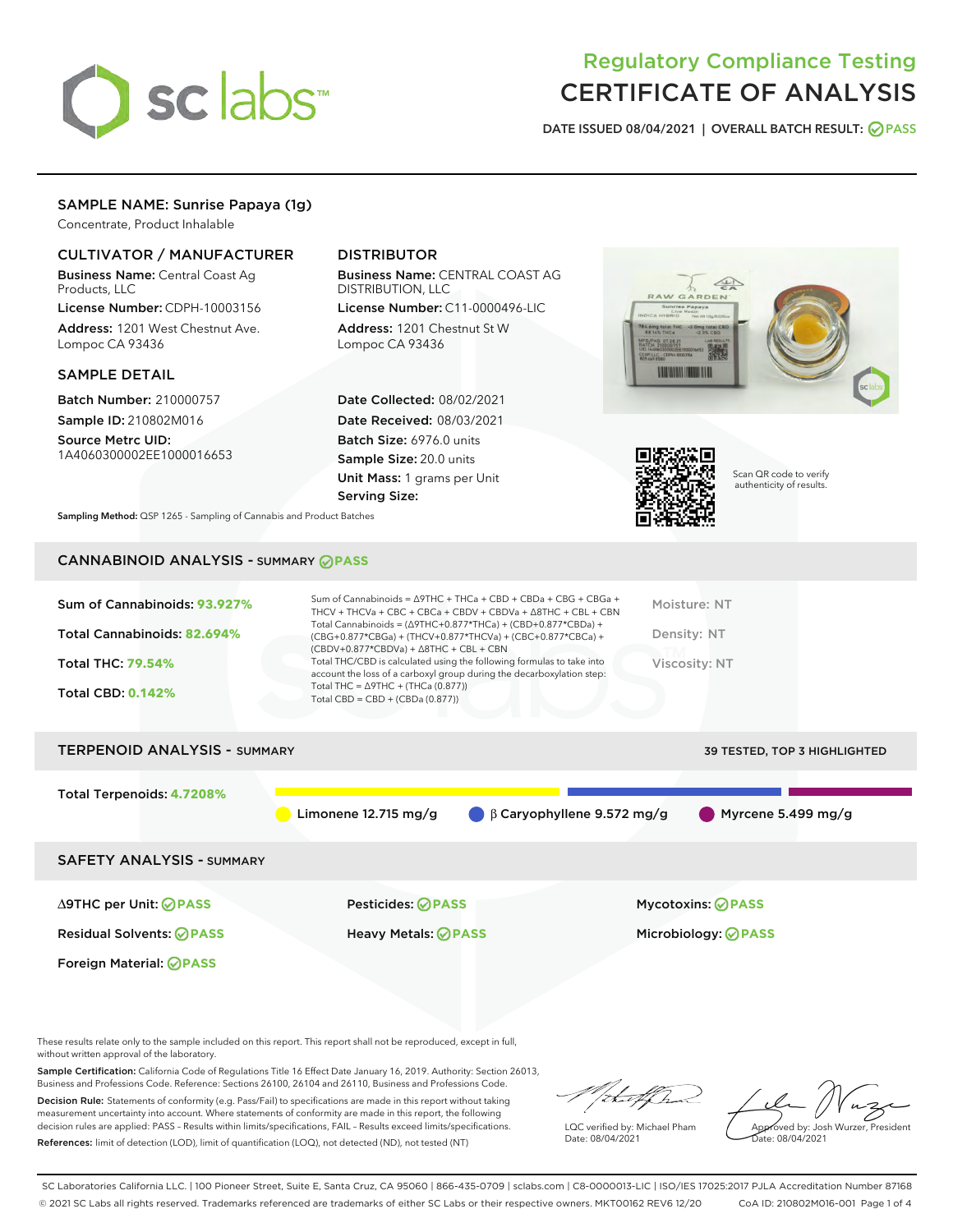



SUNRISE PAPAYA (1G) | DATE ISSUED 08/04/2021 | OVERALL BATCH RESULT: 2 PASS

#### CANNABINOID TEST RESULTS - 08/04/2021 2 PASS

Tested by high-performance liquid chromatography with diode-array detection (HPLC-DAD). **Method:** QSP 1157 - Analysis of Cannabinoids by HPLC-DAD

TOTAL CANNABINOIDS: **82.694%** Total Cannabinoids (Total THC) + (Total CBD) + (Total CBG) + (Total THCV) + (Total CBC) +

(Total CBDV) + ∆8THC + CBL + CBN TOTAL THC: **79.54%**

Total THC (∆9THC+0.877\*THCa)

TOTAL CBD: **0.142%** Total CBD (CBD+0.877\*CBDa)

Total CBG (CBG+0.877\*CBGa) TOTAL THCV: 0.368% Total THCV (THCV+0.877\*THCVa)

TOTAL CBG: 2.05%

TOTAL CBC: 0.594% Total CBC (CBC+0.877\*CBCa)

TOTAL CBDV: ND Total CBDV (CBDV+0.877\*CBDVa)

| <b>COMPOUND</b>  | LOD/LOQ<br>(mg/g)          | <b>MEASUREMENT</b><br><b>UNCERTAINTY</b><br>(mg/g) | <b>RESULT</b><br>(mg/g) | <b>RESULT</b><br>(%) |
|------------------|----------------------------|----------------------------------------------------|-------------------------|----------------------|
| <b>THCa</b>      | 0.05/0.14                  | ±22.629                                            | 880.52                  | 88.052               |
| <b>A9THC</b>     | 0.06 / 0.26                | ±0.797                                             | 23.18                   | 2.318                |
| <b>CBGa</b>      | 0.1 / 0.2                  | ±1.05                                              | 20.2                    | 2.02                 |
| <b>CBCa</b>      | 0.07 / 0.28                | ±0.331                                             | 6.77                    | 0.677                |
| <b>THCVa</b>     | 0.07/0.20                  | ±0.200                                             | 4.20                    | 0.420                |
| <b>CBG</b>       | 0.06/0.19                  | ±0.110                                             | 2.78                    | 0.278                |
| <b>CBDa</b>      | 0.02/0.19                  | ±0.047                                             | 1.62                    | 0.162                |
| $\triangle$ 8THC | 0.1 / 0.4                  | N/A                                                | <b>ND</b>               | <b>ND</b>            |
| <b>THCV</b>      | 0.1 / 0.2                  | N/A                                                | <b>ND</b>               | <b>ND</b>            |
| <b>CBD</b>       | 0.07/0.29                  | N/A                                                | <b>ND</b>               | <b>ND</b>            |
| <b>CBDV</b>      | 0.04 / 0.15                | N/A                                                | <b>ND</b>               | <b>ND</b>            |
| <b>CBDVa</b>     | 0.03 / 0.53                | N/A                                                | <b>ND</b>               | <b>ND</b>            |
| <b>CBL</b>       | 0.06 / 0.24                | N/A                                                | <b>ND</b>               | <b>ND</b>            |
| <b>CBN</b>       | 0.1/0.3                    | N/A                                                | <b>ND</b>               | <b>ND</b>            |
| <b>CBC</b>       | 0.2 / 0.5                  | N/A                                                | <b>ND</b>               | <b>ND</b>            |
|                  | <b>SUM OF CANNABINOIDS</b> |                                                    | 939.27 mg/g             | 93.927%              |

#### **UNIT MASS: 1 grams per Unit**

| ∆9THC per Unit                                                                            | 1120 per-package limit | $23.18$ mg/unit<br><b>PASS</b> |  |  |  |
|-------------------------------------------------------------------------------------------|------------------------|--------------------------------|--|--|--|
| <b>Total THC per Unit</b>                                                                 |                        | 795.40 mg/unit                 |  |  |  |
| <b>CBD per Unit</b>                                                                       |                        | <b>ND</b>                      |  |  |  |
| <b>Total CBD per Unit</b>                                                                 |                        | $1.42$ mg/unit                 |  |  |  |
| Sum of Cannabinoids<br>per Unit                                                           |                        | 939.27 mg/unit                 |  |  |  |
| <b>Total Cannabinoids</b><br>per Unit                                                     |                        | 826.94 mg/unit                 |  |  |  |
| <b>VISCOSITY TEST RESULT</b><br><b>MOISTURE TEST RESULT</b><br><b>DENSITY TEST RESULT</b> |                        |                                |  |  |  |

Not Tested

Not Tested

Not Tested

#### TERPENOID TEST RESULTS - 08/04/2021

Terpene analysis utilizing gas chromatography-flame ionization detection (GC-FID). **Method:** QSP 1192 - Analysis of Terpenoids by GC-FID

| <b>COMPOUND</b>           | LOD/LOQ<br>(mg/g)    | <b>MEASUREMENT</b><br><b>UNCERTAINTY</b><br>(mg/g) | <b>RESULT</b><br>(mg/g)                         | <b>RESULT</b><br>(%) |
|---------------------------|----------------------|----------------------------------------------------|-------------------------------------------------|----------------------|
| Limonene                  | 0.005 / 0.016        | ±0.1818                                            | 12.715                                          | 1.2715               |
| $\beta$ Caryophyllene     | 0.004 / 0.012        | ±0.3408                                            | 9.572                                           | 0.9572               |
| <b>Myrcene</b>            | 0.008 / 0.025        | ±0.0709                                            | 5.499                                           | 0.5499               |
| Linalool                  | 0.009 / 0.032        | ±0.1379                                            | 3.628                                           | 0.3628               |
| $\alpha$ Humulene         | 0.009 / 0.029        | ±0.0930                                            | 2.896                                           | 0.2896               |
| Guaiol                    | 0.009 / 0.030        | ±0.0970                                            | 2.055                                           | 0.2055               |
| $\beta$ Pinene            | 0.004 / 0.014        | ±0.0167                                            | 1.456                                           | 0.1456               |
| trans- $\beta$ -Farnesene | 0.008 / 0.025        | ±0.0452                                            | 1.273                                           | 0.1273               |
| <b>Terpineol</b>          | 0.016 / 0.055        | ±0.0664                                            | 1.082                                           | 0.1082               |
| Fenchol                   | 0.010 / 0.034        | ±0.0411                                            | 1.061                                           | 0.1061               |
| Valencene                 | <i>0.009 / 0.030</i> | ±0.0701                                            | 1.017                                           | 0.1017               |
| $\alpha$ Bisabolol        | 0.008 / 0.026        | ±0.0534                                            | 1.000                                           | 0.1000               |
| Terpinolene               | 0.008 / 0.026        | ±0.0197                                            | 0.960                                           | 0.0960               |
| $\alpha$ Pinene           | 0.005 / 0.017        | ±0.0076                                            | 0.882                                           | 0.0882               |
| Ocimene                   | 0.011 / 0.038        | ±0.0222                                            | 0.691                                           | 0.0691               |
| Nerolidol                 | 0.009 / 0.028        | ±0.0282                                            | 0.449                                           | 0.0449               |
| <b>Borneol</b>            | 0.005 / 0.016        | ±0.0101                                            | 0.241                                           | 0.0241               |
| Caryophyllene<br>Oxide    | 0.010 / 0.033        | ±0.0100                                            | 0.218                                           | 0.0218               |
| Camphene                  | 0.005 / 0.015        | ±0.0019                                            | 0.168                                           | 0.0168               |
| Fenchone                  | 0.009 / 0.028        | ±0.0036                                            | 0.122                                           | 0.0122               |
| Sabinene Hydrate          | 0.006 / 0.022        | ±0.0016                                            | 0.042                                           | 0.0042               |
| Eucalyptol                | 0.006 / 0.018        | ±0.0010                                            | 0.040                                           | 0.0040               |
| Citronellol               | 0.003 / 0.010        | ±0.0017                                            | 0.034                                           | 0.0034               |
| $\alpha$ Phellandrene     | 0.006 / 0.020        | ±0.0004                                            | 0.028                                           | 0.0028               |
| $\gamma$ Terpinene        | 0.006 / 0.018        | ±0.0005                                            | 0.027                                           | 0.0027               |
| $\alpha$ Terpinene        | 0.005 / 0.017        | ±0.0003                                            | 0.022                                           | 0.0022               |
| 3 Carene                  | 0.005 / 0.018        | ±0.0003                                            | 0.018                                           | 0.0018               |
| Nerol                     | 0.003 / 0.011        | ±0.0005                                            | 0.012                                           | 0.0012               |
| Cedrol                    | 0.008 / 0.027        | N/A                                                | <loq< th=""><th><loq< th=""></loq<></th></loq<> | <loq< th=""></loq<>  |
| Sabinene                  | 0.004 / 0.014        | N/A                                                | <b>ND</b>                                       | <b>ND</b>            |
| p-Cymene                  | 0.005 / 0.016        | N/A                                                | ND                                              | ND                   |
| (-)-Isopulegol            | 0.005 / 0.016        | N/A                                                | ND                                              | ND                   |
| Camphor                   | 0.006 / 0.019        | N/A                                                | <b>ND</b>                                       | ND                   |
| Isoborneol                | 0.004 / 0.012        | N/A                                                | ND                                              | ND                   |
| Menthol                   | 0.008 / 0.025        | N/A                                                | ND                                              | ND                   |
| R-(+)-Pulegone            | 0.003 / 0.011        | N/A                                                | ND                                              | ND                   |
| Geraniol                  | 0.002 / 0.007        | N/A                                                | ND                                              | ND                   |
| <b>Geranyl Acetate</b>    | 0.004 / 0.014        | N/A                                                | ND                                              | ND                   |
| $\alpha$ Cedrene          | 0.005 / 0.016        | N/A                                                | <b>ND</b>                                       | ND                   |
| <b>TOTAL TERPENOIDS</b>   |                      |                                                    | 47.208 mg/g                                     | 4.7208%              |

SC Laboratories California LLC. | 100 Pioneer Street, Suite E, Santa Cruz, CA 95060 | 866-435-0709 | sclabs.com | C8-0000013-LIC | ISO/IES 17025:2017 PJLA Accreditation Number 87168 © 2021 SC Labs all rights reserved. Trademarks referenced are trademarks of either SC Labs or their respective owners. MKT00162 REV6 12/20 CoA ID: 210802M016-001 Page 2 of 4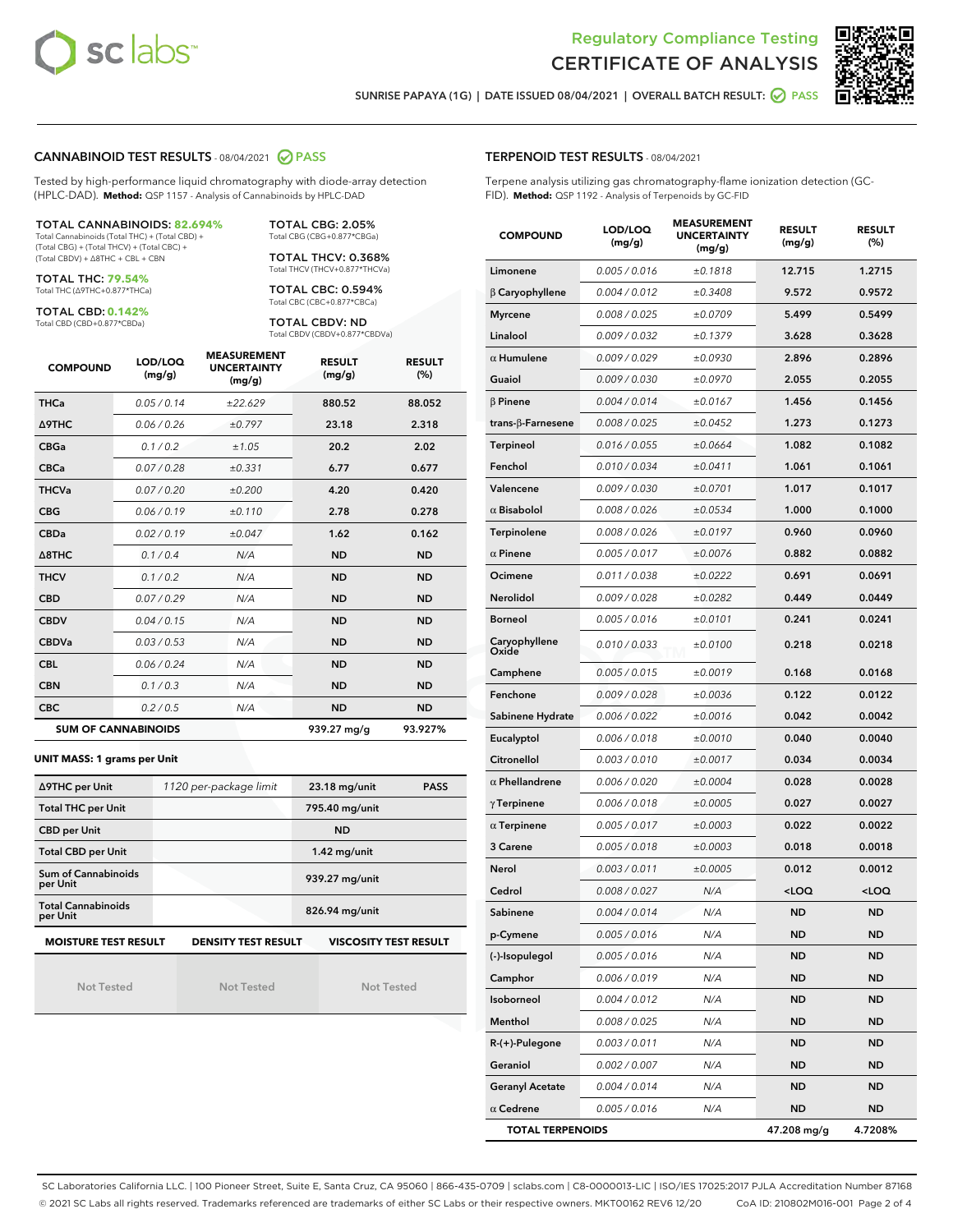



SUNRISE PAPAYA (1G) | DATE ISSUED 08/04/2021 | OVERALL BATCH RESULT:  $\bigcirc$  PASS

## CATEGORY 1 PESTICIDE TEST RESULTS - 08/04/2021 2 PASS

Pesticide and plant growth regulator analysis utilizing high-performance liquid chromatography-mass spectrometry (HPLC-MS) or gas chromatography-mass spectrometry (GC-MS). \*GC-MS utilized where indicated. **Method:** QSP 1212 - Analysis of Pesticides and Mycotoxins by LC-MS or QSP 1213 - Analysis of Pesticides by GC-MS

| <b>COMPOUND</b>             | LOD/LOQ<br>$(\mu g/g)$ | <b>ACTION</b><br><b>LIMIT</b><br>$(\mu g/g)$ | <b>MEASUREMENT</b><br><b>UNCERTAINTY</b><br>$(\mu g/g)$ | <b>RESULT</b><br>$(\mu g/g)$ | <b>RESULT</b> |
|-----------------------------|------------------------|----------------------------------------------|---------------------------------------------------------|------------------------------|---------------|
| Aldicarb                    | 0.03/0.08              | $\ge$ LOD                                    | N/A                                                     | <b>ND</b>                    | <b>PASS</b>   |
| Carbofuran                  | 0.02 / 0.05            | $\geq$ LOD                                   | N/A                                                     | <b>ND</b>                    | <b>PASS</b>   |
| Chlordane*                  | 0.03 / 0.08            | $\ge$ LOD                                    | N/A                                                     | <b>ND</b>                    | <b>PASS</b>   |
| Chlorfenapyr*               | 0.03/0.10              | $\geq$ LOD                                   | N/A                                                     | <b>ND</b>                    | <b>PASS</b>   |
| Chlorpyrifos                | 0.02 / 0.06            | $\geq$ LOD                                   | N/A                                                     | <b>ND</b>                    | <b>PASS</b>   |
| Coumaphos                   | 0.02 / 0.07            | $\ge$ LOD                                    | N/A                                                     | <b>ND</b>                    | <b>PASS</b>   |
| Daminozide                  | 0.02 / 0.07            | $\ge$ LOD                                    | N/A                                                     | <b>ND</b>                    | <b>PASS</b>   |
| <b>DDVP</b><br>(Dichlorvos) | 0.03/0.09              | $>$ LOD                                      | N/A                                                     | <b>ND</b>                    | <b>PASS</b>   |
| Dimethoate                  | 0.03/0.08              | $\ge$ LOD                                    | N/A                                                     | <b>ND</b>                    | <b>PASS</b>   |
| Ethoprop(hos)               | 0.03/0.10              | $\ge$ LOD                                    | N/A                                                     | <b>ND</b>                    | <b>PASS</b>   |
| Etofenprox                  | 0.02/0.06              | $>$ LOD                                      | N/A                                                     | <b>ND</b>                    | <b>PASS</b>   |
| Fenoxycarb                  | 0.03 / 0.08            | $\ge$ LOD                                    | N/A                                                     | <b>ND</b>                    | <b>PASS</b>   |
| Fipronil                    | 0.03/0.08              | $>$ LOD                                      | N/A                                                     | <b>ND</b>                    | <b>PASS</b>   |
| Imazalil                    | 0.02 / 0.06            | $\ge$ LOD                                    | N/A                                                     | <b>ND</b>                    | <b>PASS</b>   |
| Methiocarb                  | 0.02 / 0.07            | $\ge$ LOD                                    | N/A                                                     | <b>ND</b>                    | <b>PASS</b>   |
| Methyl<br>parathion         | 0.03/0.10              | $>$ LOD                                      | N/A                                                     | <b>ND</b>                    | <b>PASS</b>   |
| <b>Mevinphos</b>            | 0.03/0.09              | $>$ LOD                                      | N/A                                                     | <b>ND</b>                    | <b>PASS</b>   |
| Paclobutrazol               | 0.02 / 0.05            | $\ge$ LOD                                    | N/A                                                     | <b>ND</b>                    | <b>PASS</b>   |
| Propoxur                    | 0.03/0.09              | $\ge$ LOD                                    | N/A                                                     | <b>ND</b>                    | <b>PASS</b>   |
| Spiroxamine                 | 0.03/0.08              | $\ge$ LOD                                    | N/A                                                     | <b>ND</b>                    | <b>PASS</b>   |
| Thiacloprid                 | 0.03/0.10              | $\ge$ LOD                                    | N/A                                                     | <b>ND</b>                    | <b>PASS</b>   |

#### CATEGORY 2 PESTICIDE TEST RESULTS - 08/04/2021 @ PASS

| <b>COMPOUND</b>          | LOD/LOO<br>$(\mu g/g)$ | <b>ACTION</b><br>LIMIT<br>$(\mu g/g)$ | <b>MEASUREMENT</b><br><b>UNCERTAINTY</b><br>$(\mu g/g)$ | <b>RESULT</b><br>$(\mu g/g)$ | <b>RESULT</b> |  |
|--------------------------|------------------------|---------------------------------------|---------------------------------------------------------|------------------------------|---------------|--|
| Abamectin                | 0.03/0.10              | 0.1                                   | N/A                                                     | <b>ND</b>                    | <b>PASS</b>   |  |
| Acephate                 | 0.02/0.07              | 0.1                                   | N/A                                                     | <b>ND</b>                    | <b>PASS</b>   |  |
| Acequinocyl              | 0.02/0.07              | 0.1                                   | N/A                                                     | <b>ND</b>                    | <b>PASS</b>   |  |
| Acetamiprid              | 0.02 / 0.05            | 0.1                                   | N/A                                                     | <b>ND</b>                    | <b>PASS</b>   |  |
| Azoxystrobin             | 0.02/0.07              | 0.1                                   | N/A                                                     | <b>ND</b>                    | <b>PASS</b>   |  |
| <b>Bifenazate</b>        | 0.01 / 0.04            | 0.1                                   | N/A                                                     | <b>ND</b>                    | <b>PASS</b>   |  |
| <b>Bifenthrin</b>        | 0.02/0.05              | 3                                     | N/A                                                     | <b>ND</b>                    | <b>PASS</b>   |  |
| <b>Boscalid</b>          | 0.03/0.09              | 0.1                                   | N/A                                                     | <b>ND</b>                    | <b>PASS</b>   |  |
| Captan                   | 0.19/0.57              | 0.7                                   | N/A                                                     | <b>ND</b>                    | <b>PASS</b>   |  |
| Carbaryl                 | 0.02/0.06              | 0.5                                   | N/A                                                     | <b>ND</b>                    | <b>PASS</b>   |  |
| Chlorantranilip-<br>role | 0.04/0.12              | 10                                    | N/A                                                     | <b>ND</b>                    | <b>PASS</b>   |  |
| Clofentezine             | 0.03/0.09              | 0.1                                   | N/A                                                     | <b>ND</b>                    | <b>PASS</b>   |  |

| <b>COMPOUND</b>               | LOD/LOQ<br>(µg/g) | <b>ACTION</b><br><b>LIMIT</b><br>$(\mu g/g)$ | <b>MEASUREMENT</b><br><b>UNCERTAINTY</b><br>$(\mu g/g)$ | <b>RESULT</b><br>(µg/g) | <b>RESULT</b> |
|-------------------------------|-------------------|----------------------------------------------|---------------------------------------------------------|-------------------------|---------------|
| Cyfluthrin                    | 0.12 / 0.38       | $\overline{2}$                               | N/A                                                     | <b>ND</b>               | <b>PASS</b>   |
| Cypermethrin                  | 0.11 / 0.32       | 1                                            | N/A                                                     | ND                      | <b>PASS</b>   |
| <b>Diazinon</b>               | 0.02 / 0.05       | 0.1                                          | N/A                                                     | <b>ND</b>               | <b>PASS</b>   |
| Dimethomorph                  | 0.03 / 0.09       | $\overline{c}$                               | N/A                                                     | ND                      | PASS          |
| Etoxazole                     | 0.02 / 0.06       | 0.1                                          | N/A                                                     | ND                      | PASS          |
| Fenhexamid                    | 0.03 / 0.09       | 0.1                                          | N/A                                                     | <b>ND</b>               | <b>PASS</b>   |
| Fenpyroximate                 | 0.02 / 0.06       | 0.1                                          | N/A                                                     | ND                      | <b>PASS</b>   |
| Flonicamid                    | 0.03 / 0.10       | 0.1                                          | N/A                                                     | ND                      | <b>PASS</b>   |
| Fludioxonil                   | 0.03 / 0.10       | 0.1                                          | N/A                                                     | <b>ND</b>               | <b>PASS</b>   |
| Hexythiazox                   | 0.02 / 0.07       | 0.1                                          | N/A                                                     | <b>ND</b>               | PASS          |
| Imidacloprid                  | 0.04 / 0.11       | 5                                            | N/A                                                     | ND                      | PASS          |
| Kresoxim-methyl               | 0.02 / 0.07       | 0.1                                          | N/A                                                     | ND                      | <b>PASS</b>   |
| Malathion                     | 0.03 / 0.09       | 0.5                                          | N/A                                                     | <b>ND</b>               | <b>PASS</b>   |
| Metalaxyl                     | 0.02 / 0.07       | $\overline{2}$                               | N/A                                                     | <b>ND</b>               | <b>PASS</b>   |
| Methomyl                      | 0.03 / 0.10       | 1                                            | N/A                                                     | ND                      | <b>PASS</b>   |
| Myclobutanil                  | 0.03 / 0.09       | 0.1                                          | N/A                                                     | ND                      | <b>PASS</b>   |
| Naled                         | 0.02 / 0.07       | 0.1                                          | N/A                                                     | ND                      | PASS          |
| Oxamyl                        | 0.04 / 0.11       | 0.5                                          | N/A                                                     | ND                      | PASS          |
| Pentachloronitro-<br>benzene* | 0.03 / 0.09       | 0.1                                          | N/A                                                     | ND                      | <b>PASS</b>   |
| Permethrin                    | 0.04 / 0.12       | 0.5                                          | N/A                                                     | ND                      | <b>PASS</b>   |
| Phosmet                       | 0.03 / 0.10       | 0.1                                          | N/A                                                     | ND                      | <b>PASS</b>   |
| Piperonylbu-<br>toxide        | 0.02 / 0.07       | 3                                            | N/A                                                     | ND                      | <b>PASS</b>   |
| Prallethrin                   | 0.03 / 0.08       | 0.1                                          | N/A                                                     | ND                      | <b>PASS</b>   |
| Propiconazole                 | 0.02 / 0.07       | 0.1                                          | N/A                                                     | <b>ND</b>               | <b>PASS</b>   |
| Pyrethrins                    | 0.04 / 0.12       | 0.5                                          | N/A                                                     | <b>ND</b>               | PASS          |
| Pyridaben                     | 0.02 / 0.07       | 0.1                                          | N/A                                                     | ND                      | PASS          |
| Spinetoram                    | 0.02 / 0.07       | 0.1                                          | N/A                                                     | ND                      | <b>PASS</b>   |
| Spinosad                      | 0.02 / 0.07       | 0.1                                          | N/A                                                     | ND                      | PASS          |
| Spiromesifen                  | 0.02 / 0.05       | 0.1                                          | N/A                                                     | ND                      | <b>PASS</b>   |
| Spirotetramat                 | 0.02 / 0.06       | 0.1                                          | N/A                                                     | <b>ND</b>               | PASS          |
| Tebuconazole                  | 0.02 / 0.07       | 0.1                                          | N/A                                                     | ND                      | PASS          |
| Thiamethoxam                  | 0.03 / 0.10       | 5                                            | N/A                                                     | ND                      | <b>PASS</b>   |
| Trifloxystrobin               | 0.03 / 0.08       | 0.1                                          | N/A                                                     | ND                      | <b>PASS</b>   |

SC Laboratories California LLC. | 100 Pioneer Street, Suite E, Santa Cruz, CA 95060 | 866-435-0709 | sclabs.com | C8-0000013-LIC | ISO/IES 17025:2017 PJLA Accreditation Number 87168 © 2021 SC Labs all rights reserved. Trademarks referenced are trademarks of either SC Labs or their respective owners. MKT00162 REV6 12/20 CoA ID: 210802M016-001 Page 3 of 4